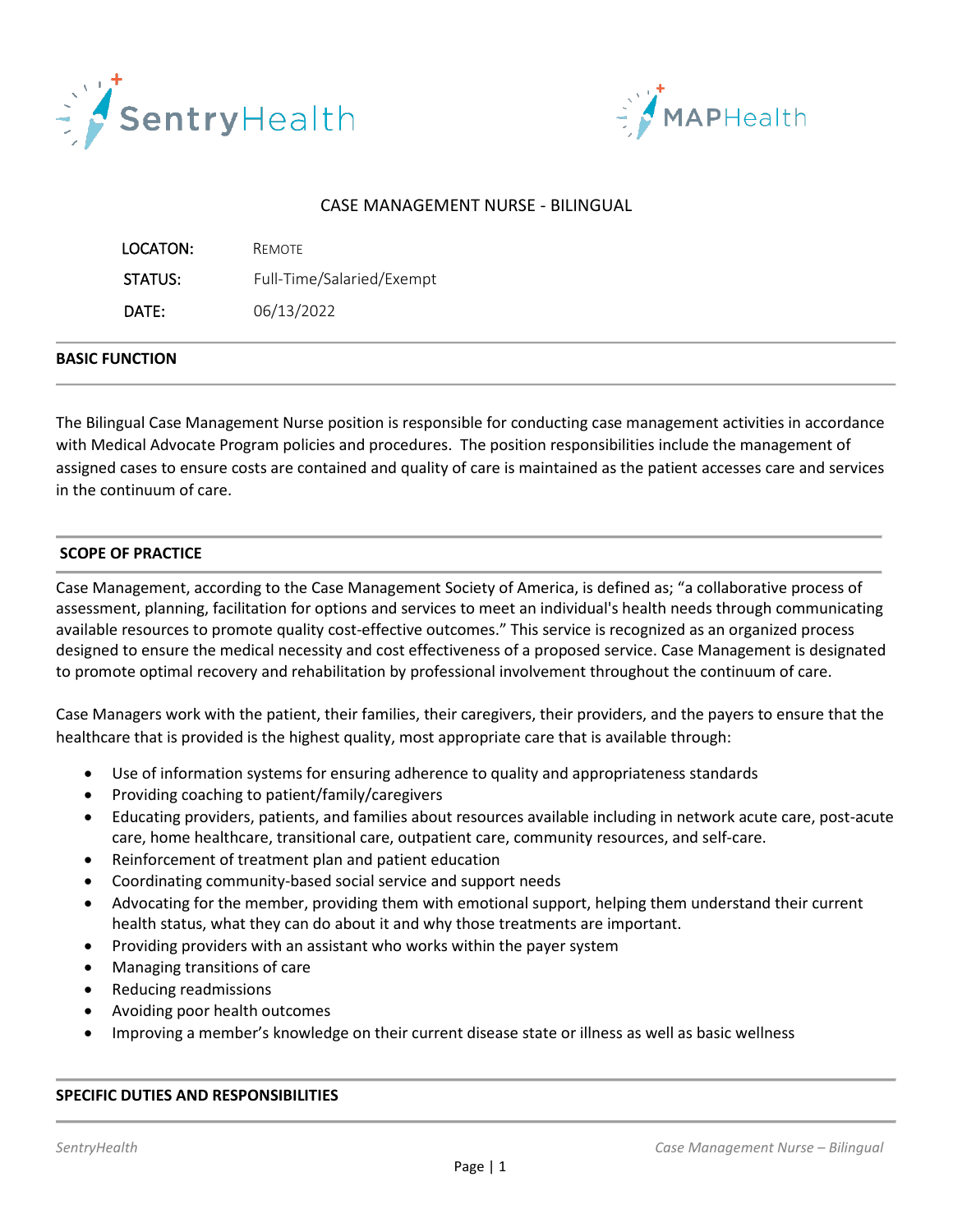- Adheres to CM program goals and objectives in health care cost containment while maintaining a high quality of health care delivery system to meet the patient's individualized health care needs through adherence to program policies and procedures.
- Must become knowledgeable of URAC or other Medical Advocate Program-approved CM requirements for Case Managers for CM accreditation.
- Performs telephonic case management activities, communicating with the multidisciplinary team in the timeframes required to meet program goals and objectives.
- Collects pertinent clinical information (including specific claims data when available), documenting findings using the Medical Advocate Program's case management information system program/hard copy charting.
- Summarizes and documents pertinent verbal discussions with the patient/patient's legally appointed representative, family, practitioner, other health care provider or the health plan/payer staff, and/or any case conferences.
- Promotes alternative care and funding programs and research available options to maximize health benefits and/or replace limited or excluded benefits.
- Promotes appropriateness of resources/placement when alternative level of care is required.
- Communicates directly with the patient/patient's legally appointed representative, practitioner, other health care providers and team members when appropriate to gather all clinical information to determine the medical necessity of requested or needed health care services.
- Serves as a patient advocate when deemed applicable or as requested by the patient/patient's legally appointed representative; and,
- Initiate patient assessment.
- Assess the client's strengths, problems, prognosis, functional status, goals and need for specific services/resources, to establish short-term and long-term goals.
- Develops a plan, when indicated, through interdisciplinary collaboration which identifies options and goals.
- Identifies, procures, and coordinates services and resources necessary to implement the individual's plan.
- Provides ongoing evaluation of the individual's progress, effectiveness of the rehabilitation plan, as well as the efficacy and appropriateness of the services provided.
- Advocates on behalf of the individual to assure quality of care and attainment of appropriate goals.
- Promotes individual's self-advocacy skills to achieve maximum self-sufficiency.
- Communicates directly with the designated Medical Director/Physician Advisor or the appropriate supervisory personnel regarding all care/costs that:
	- o Are questionable
	- o Do not meet criteria
	- o Do not appear to meet medical necessity guidelines
	- o Are experimental/investigational
	- $\circ$  Are beyond the dollar amount or scope allowed for the individual case manager
	- o Are requested/required out-of-network
	- o Are required over a prolonged period of time and an extended authorization for care is deemed appropriate for meeting a patient's individualized health care needs.
- Refers cases to the appropriate supervisory personnel and/or payer/health plan's legal staff when there is a threat of litigation and/or those patient's specified by the legal department for immediate referral.
- Recommends, coordinates, or educates regarding alternate care options for patients, families, practitioners, providers, or other members of the multidisciplinary health care team.
- Identifies any teaching required by the multidisciplinary health care team before the care/alternative level of care can be implemented.
- Identifies, in collaboration with the patient/patient's legally appointed representative, practitioners, other health care providers, health purchaser, the multidisciplinary team members and/or physician advisor, the resources that will be required to meet/manage the patient's level of care/acuity of care requirements.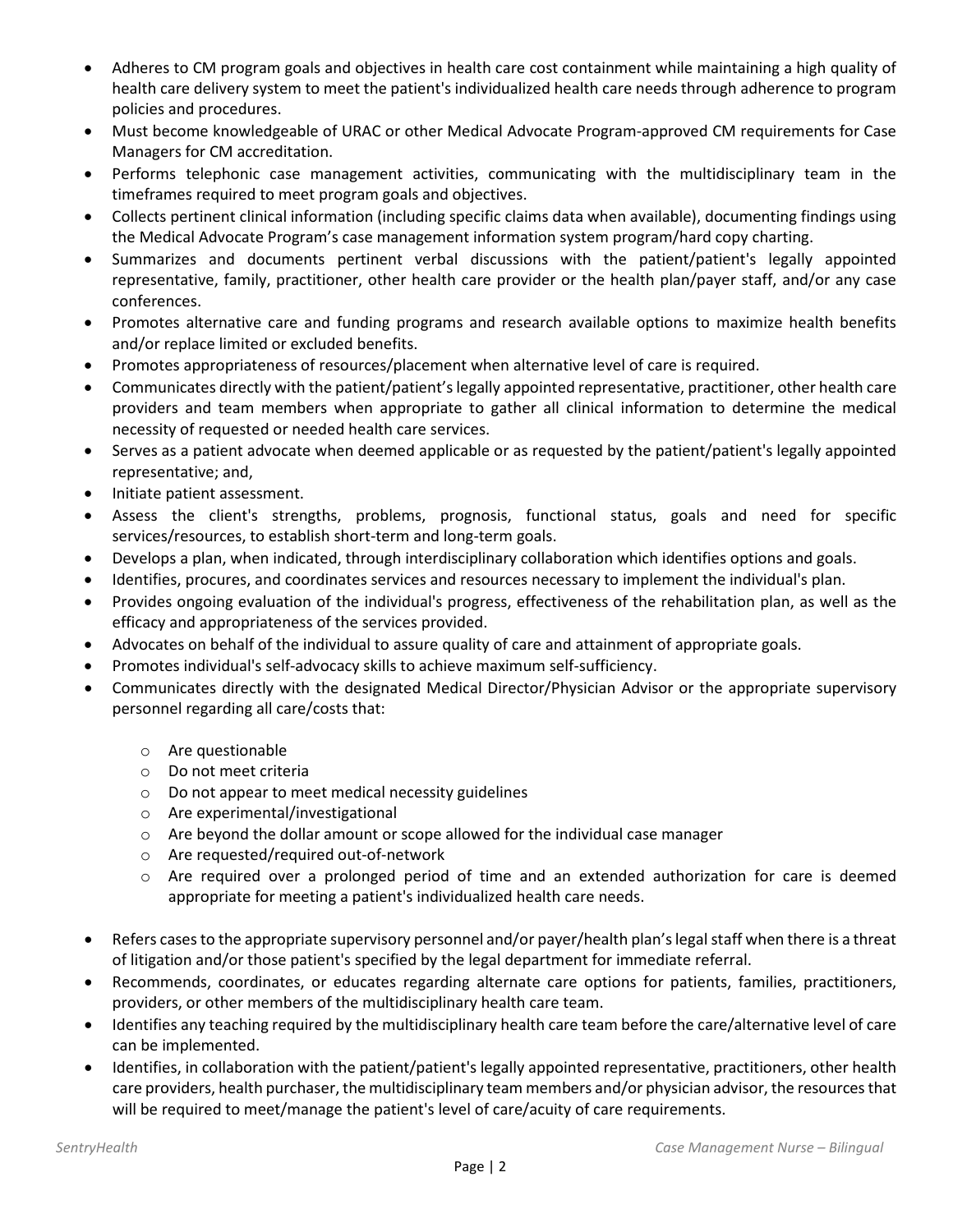- Identifies and communicates to supervisor, all hospital ancillary providers, physician providers and physician offices, any concerns related to patient safety.
- Develops, monitors, and updates an individualized patient specific CM Plan in collaboration with the patient/patient's legally appointed representative, practitioners, and the multidisciplinary team members.
- Sets realistic goals for the patient as the CM Plan is developed and/or revised.
- Monitors the CM Plan at regular time intervals and/or at the time frequency dictated by the patient's level of acuity, making recommendations for change when opportunities are identified and/or as the patient's illness/health care needs improve or deteriorate.
- Attempts to negotiate discounts or reduced charges when an out-of-network provider is required to manage the level of care/acuity of the case at hand and/or in accordance with payer/health plan's contractual requirements.
- Maintains an active role in assuring continuity of care for patients through early identification and appropriate discharge planning by close and frequent collaboration with the hospital discharge planning/social worker staff.
- Closes stabilized cases after collaboration with the appropriate supervisory personnel.
- Readily available to non-clinical staff to answer questions and ensure that non-clinical staff is performing within the scope of the non-clinical role.
- Customer Services Internal:
	- o Creates and supports a positive and supportive working environment.
	- $\circ$  Identifies and resolves potential personnel/peer problems and issues proactively.
	- $\circ$  Communicates to the appropriate supervisory staff all problems, issues and/or concerns as they arise.
	- o Maintains a courteous and professional attitude when working with all Medical Advocate Program staff members and the management team.
	- o Actively participates in any CM team meetings.
	- o Actively participates in any Medical Advocate Program committee meetings as assigned; and,
	- o Serves as a positive role model for peers.
- Customer Services External:
	- o Works, communicates, and collaborates in harmony and in a courteous and professional manner with patients, practitioners/providers, health plan clients and their staff, and the Medical Advocate Program multidisciplinary team.
	- $\circ$  Timely processes and communicates, identifies, and resolves all issues and concerns related to the dayto-day case management activities as assigned/designated.
	- $\circ$  Communicates appropriately and according to Medical Advocate Program policy, and/or regulatory requirements with the practitioners, providers, patients, or their legally appointed representatives, and/or the health plan's UM/Member/Customer Services or claims staff, regarding CM issues or UM coverage Determinations.
	- $\circ$  Serves as liaison and patient advocate when deemed applicable for quality of care and cost outcomes; and,
	- o Maintains a working knowledge of the health plan contracts and relevant regulatory requirements.

# **STANDARDS OF PERFORMANCE**

- A. Maintenance of company information in a confidential manner.
- B. Detailed oriented.
- C. Professional appearance, warm demeanor, positive attitude.
- D. Motivated self-starter with ability to learn new information quickly.
- E. Ability to work independently and be accurate, efficient, and organized.
- F. Ability to work as a team member.
- G. Ability to manage multiple tasks simultaneously.
- H. Ability to work under pressure with time constraints in a changing environment.
- I. Ability to communicate effectively with all levels of the organization, customers, and the public.